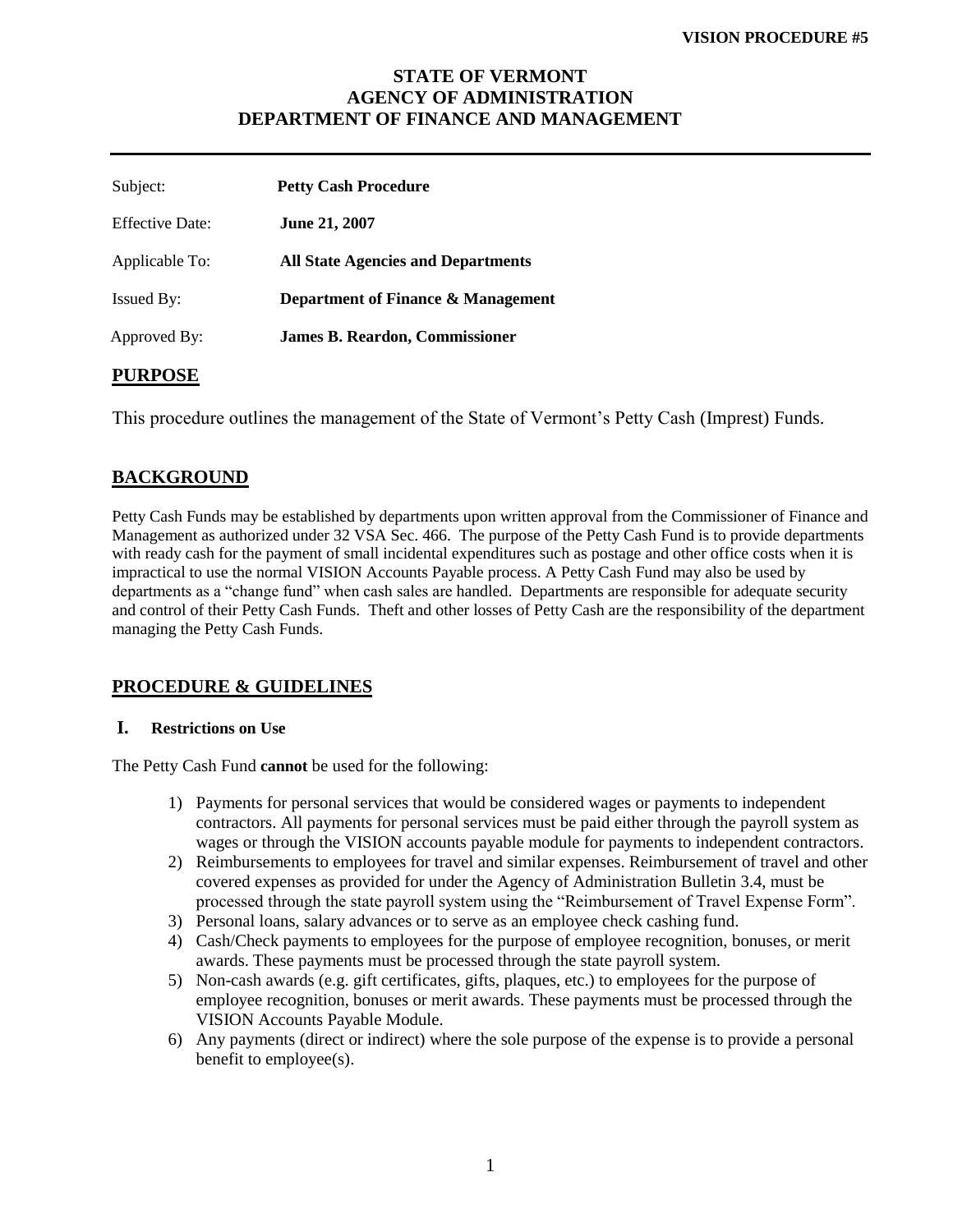# **II. Establishing a Petty Cash Fund**

- 1) The department requesting the creation of a Petty Cash Fund or an increase to an existing Petty Cash Fund must send a memo addressed to the Commissioner of Finance and Management through the Director of Financial Operations. The memo should detail the purpose and use of the fund or reason for the increase, the dollar amount requested, and should identify the fund custodian (including contact information).
- 2) The Director of Financial Operations will review each request for appropriateness and make a recommendation to the Commissioner of Finance and Management based on the documentation provided at the time of request.
- 3) If approved by the Commissioner of Finance and Management, the Department of Finance and Management will advance to the requesting department the amount requested, from the general fund, in the form of a check processed through the VISION system.

#### **III. Establishing External Bank Accounts for Petty Cash Funds**

- 1) Departments are **not** authorized to establish an external bank account with these funds, or any other funds, without obtaining prior approval from the Vermont State Treasurer's Office.
- 2) Per Title 32 VSA Sec. 431, "The treasurer, the auditor and the governor shall select the banks in which the funds of the state treasury shall be deposited. Each agency or department of the state shall be required to obtain the approval of the treasurer to establish and maintain a bank account of a selected bank as well as develop procedures, approved by the treasurer, to reconcile a bank account. The treasurer shall annually furnish the auditor, on a timely basis, a certified statement from each bank, with which he or she has an account, of the amount of such account."

### **IV. Reconciliation, Replenishment and Revenue Recognition Process**

#### Reconciliation:

It will be the responsibility of the designated custodian, of the account, to reconcile the fund at least monthly. The reconciliation includes bank activity through the fund authorized amount). The reconciliation is to be reviewed for appropriateness and approved by a supervisor.

#### Replenishment of Fund:

- 1) When the Petty Cash Fund is reduced to a balance that can no longer support its purpose, a designated person, other than the custodian, must perform a replenishment of the fund. The first step of the replenishment must include a reconciliation of the fund, including documentation (receipts) of expenditures with a listing of accounts to be charged. This reconciliation, along with a request to be replenished, should be sent to the department's Accounts Payable office to process a payment from the VISION system to replenish the fund.
- 2) The replenishment request is to be reviewed for appropriateness and approved by a supervisor, prior to entering a VISION voucher.
- 3) The reconciliation and the replenishment check advice and/or bank deposit receipt must be kept as supporting documentation of the replenishment. This documentation must be retained on site and available on request by the Department of Finance and Management and/or the Office of the State Auditor.

#### Revenue Recognition:

 In cases where the fund is used to make change, and the reconciliation indicates that there is an overage, the excess amount must be booked as revenue in the VISION system and a deposit made into the appropriate state bank (depository) account. This process must be performed at least monthly and/or when a prescribed threshold amount is recognized.